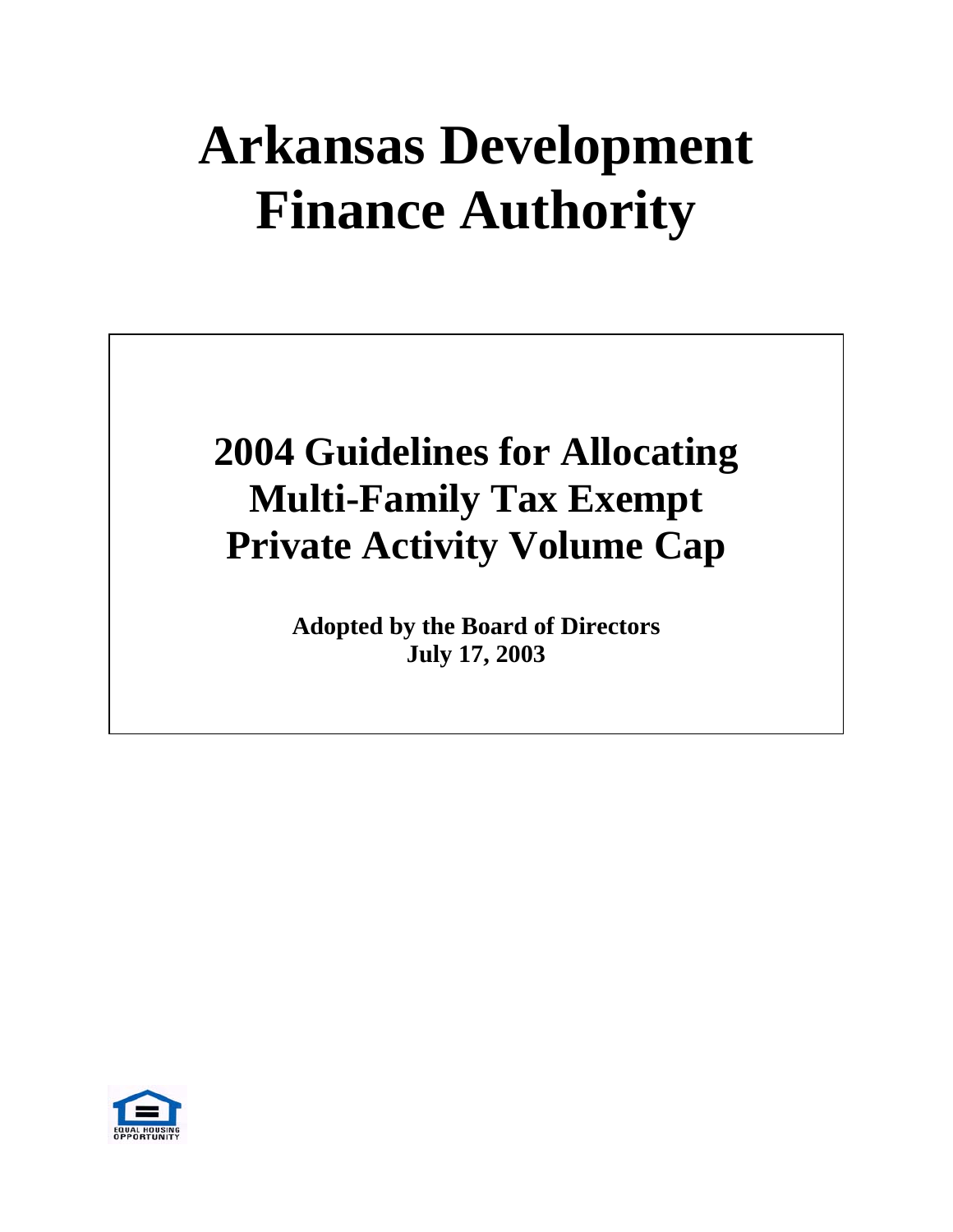| <b>Description</b><br>Page No. |                                                                       |                                                                  |  |  |
|--------------------------------|-----------------------------------------------------------------------|------------------------------------------------------------------|--|--|
| I.                             |                                                                       |                                                                  |  |  |
| Π.                             |                                                                       |                                                                  |  |  |
| III.                           |                                                                       |                                                                  |  |  |
| IV.                            | A.<br><b>B.</b>                                                       | AVAILABLE MULTI-FAMILY TAX-EXEMPT PRIVATE ACTIVITY VOLUME CAP  1 |  |  |
| V.                             |                                                                       |                                                                  |  |  |
| VI.                            | A <sub>1</sub><br><b>B.</b><br>C.<br>D.                               |                                                                  |  |  |
|                                | VII.<br>VIII.                                                         |                                                                  |  |  |
| IX.                            | А.<br><b>B.</b><br>C.<br>D.<br>Е.<br>F.<br>G.<br>H.<br>I.<br>J.<br>Χ. |                                                                  |  |  |
|                                | XI.                                                                   |                                                                  |  |  |

# **TABLE OF CONTENTS**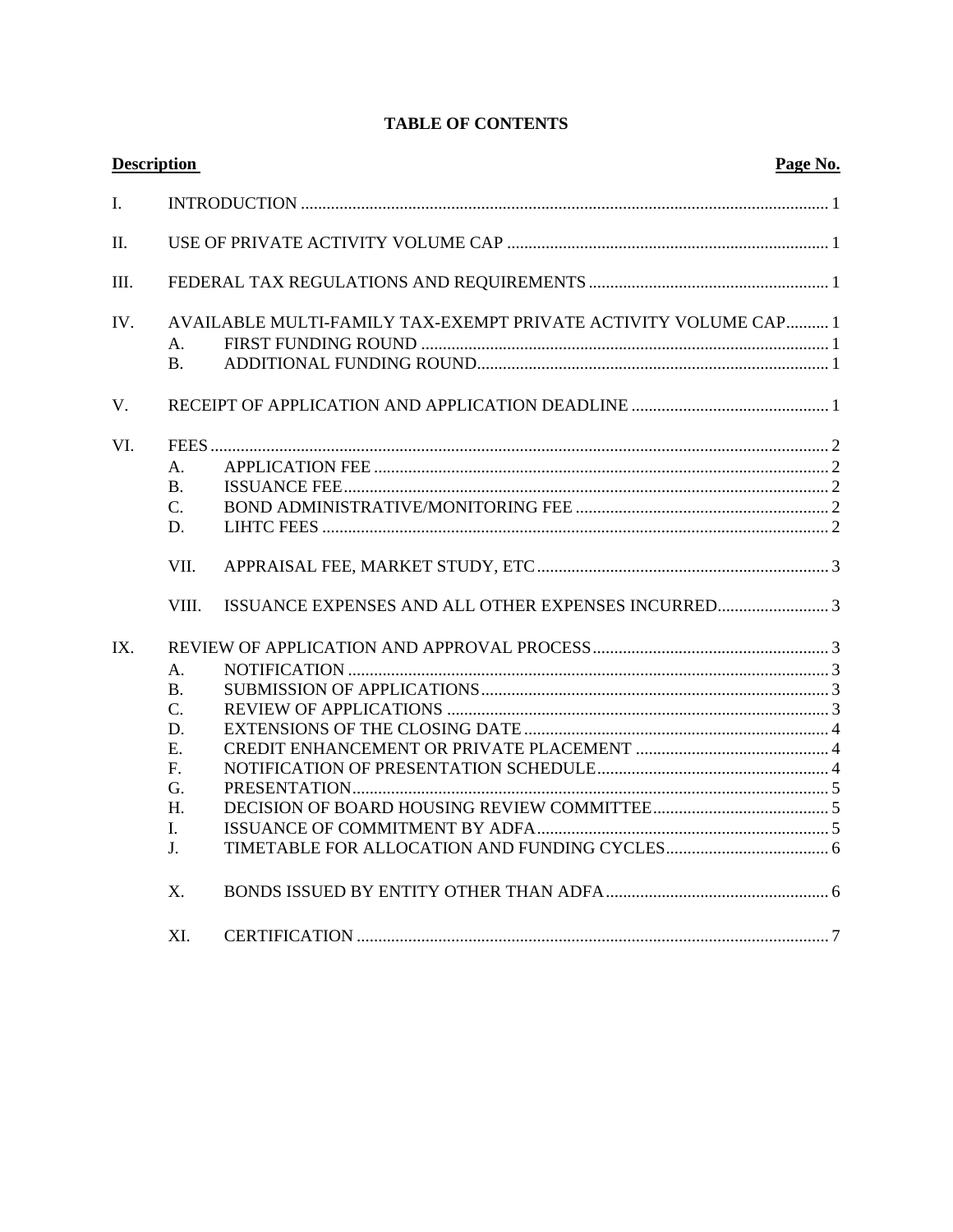# **I. INTRODUCTION.**

The Arkansas Development Finance Authority ("ADFA") has as one of its primary purposes, the creation and preservation of affordable housing for low and moderate income persons. ADFA has available tax-exempt bond authority to provide financing to private developers for the development of multi-family housing. In return for receiving below market interest rate financing, the developer is required to set aside units in the development for low and moderate income families and persons. The tax-exempt multi-family housing program is intended to encourage the creation of new rental housing units as well as the rehabilitation of existing rental units.

# **II. USE OF PRIVATE ACTIVITY VOLUME CAP.**

Any tax-exempt bond authority allocated pursuant to this program must be used to provide permanent financing for the development. The authority is not intended for short-term escrow financing, construction financing or any other financing, which is not permanent financing for the development. All units must be rental units and be "complete" units.

# **III. FEDERAL TAX REGULATIONS AND REQUIREMENTS.**

The applicant is responsible for understanding and following all applicable tax law requirements for the proposed project.

# **IV. AVAILABLE TAX-EXEMPT MULTIFAMILY PRIVATE ACTIVITY VOLUME CAP.**

# **A. FIRST FUNDING ROUND.**

Approximately Twenty-two Million Five Hundred Thousand Dollars (\$22,500,000) will be available in January 2004.

# **B. ADDITIONAL FUNDING ROUND.**

An additional amount may be available depending on potential competing uses of the private activity volume cap and any possible turnback of previously allocated, but unused cap. Notification will be sent to bond counsel and underwriters should volume cap become available.

# **V. RECEIPT OF APPLICATION AND APPLICATION DEADLINE.**

For the 2004 Multifamily Private Activity Volume Cap, completion of a 2004 Multi-Family Housing Application is required and compliance with the 2004 Housing Credit Qualified Allocation Plan, including all threshold items and exhibits for issuance of bonds and 4% tax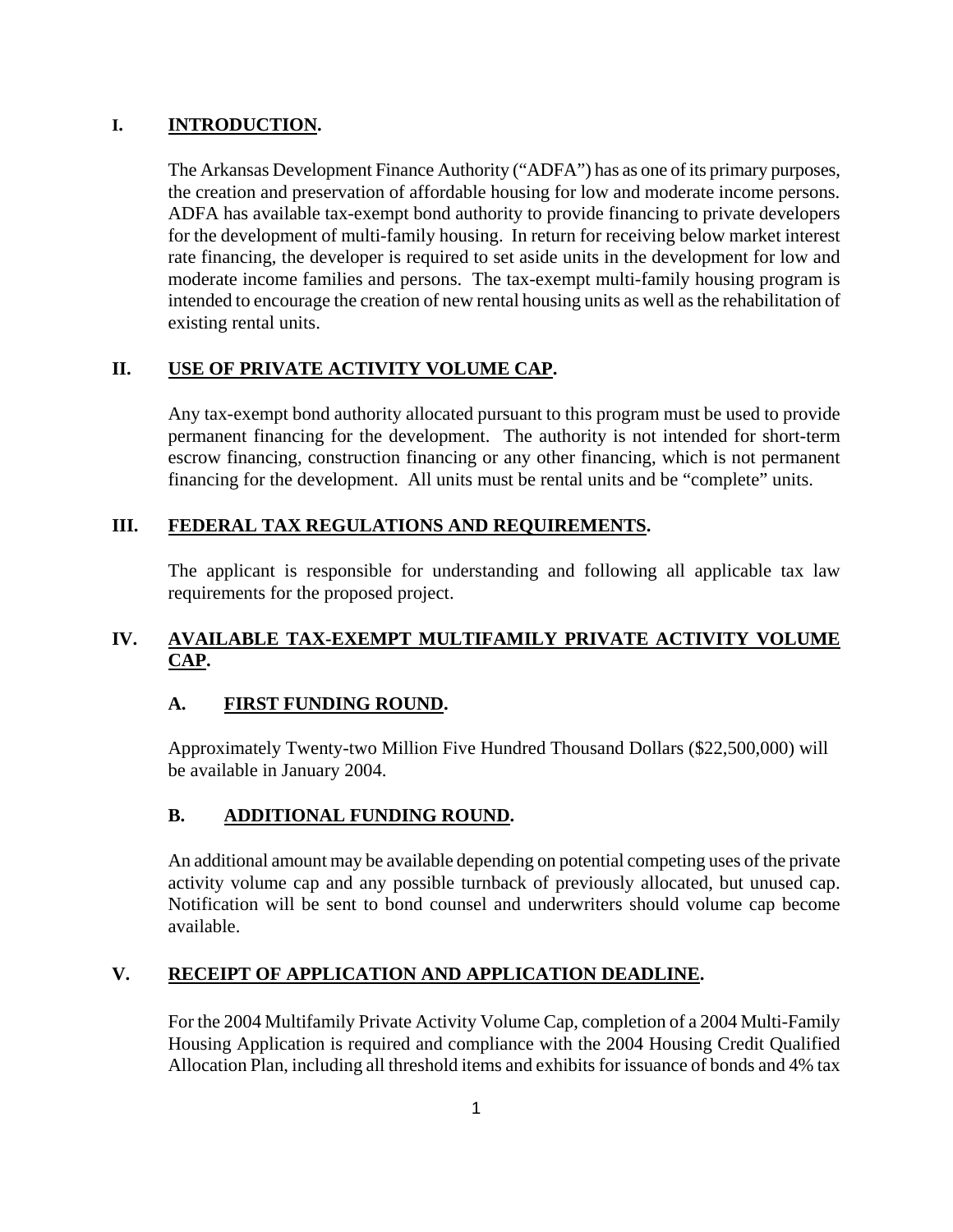credits to finance the development. Applicants applying for tax-exempt bonds must utilize the four percent (4%) tax credits. ADFA retains the authority to determine eligibility to receive tax credits and the amount of tax credits to be allocated to the development.

#### **DEADLINE FOR SUBMISSION OF APPLICATIONS: The applicant must submit a complete application to ADFA by Thursday, January 8, 2004.**

The deadline for submitting applications is set forth above. Only complete applications will be considered for funding. Facsimiles and e-mails will not be accepted. **All applications must be delivered to ADFA in person, by courier, by overnight mail for next day delivery, or by any other means of physical delivery. If applications are hand delivered, they must be received by 4:30 p.m. on the application deadline date. If applications are mailed they must be mailed via overnight mail, priority, next day for early morning delivery.** Applications may be mailed, or otherwise physically delivered to ADFA at the following address:

#### **ARKANSAS DEVELOPMENT FINANCE AUTHORITY Attn: Multi-Family Housing Department 423 Main Street, Suite 500 Little Rock, AR 72201 Telephone Number: 501-682-5900**

#### **VI. FEES.**

- **A. APPLICATION FEE.** A Five Hundred Dollar (\$500) non-refundable application fee is payable at the time an application is submitted to ADFA. Applications submitted without the application fee will be considered incomplete.
- **B. ISSUANCE FEE.** The developer will be responsible for paying a one-time fee of 0.15% based on the principal amount of bonds issued. This fee is payable at the bond closing.
- **C. BOND ADMINISTRATIVE/MONITORING FEE.** The owner will be responsible for paying an annual bond administrative/monitoring fee in the amount of an eighth of a percent (0.125%) on the outstanding principal balance of the bonds payable to ADFA annually in arrears.

#### **D. LIHTC FEES.**

1. **RESERVATION OF CREDIT FEE.** A non-refundable reservation fee of One Hundred Dollars (\$100) per low-income unit will be required at the bond closing.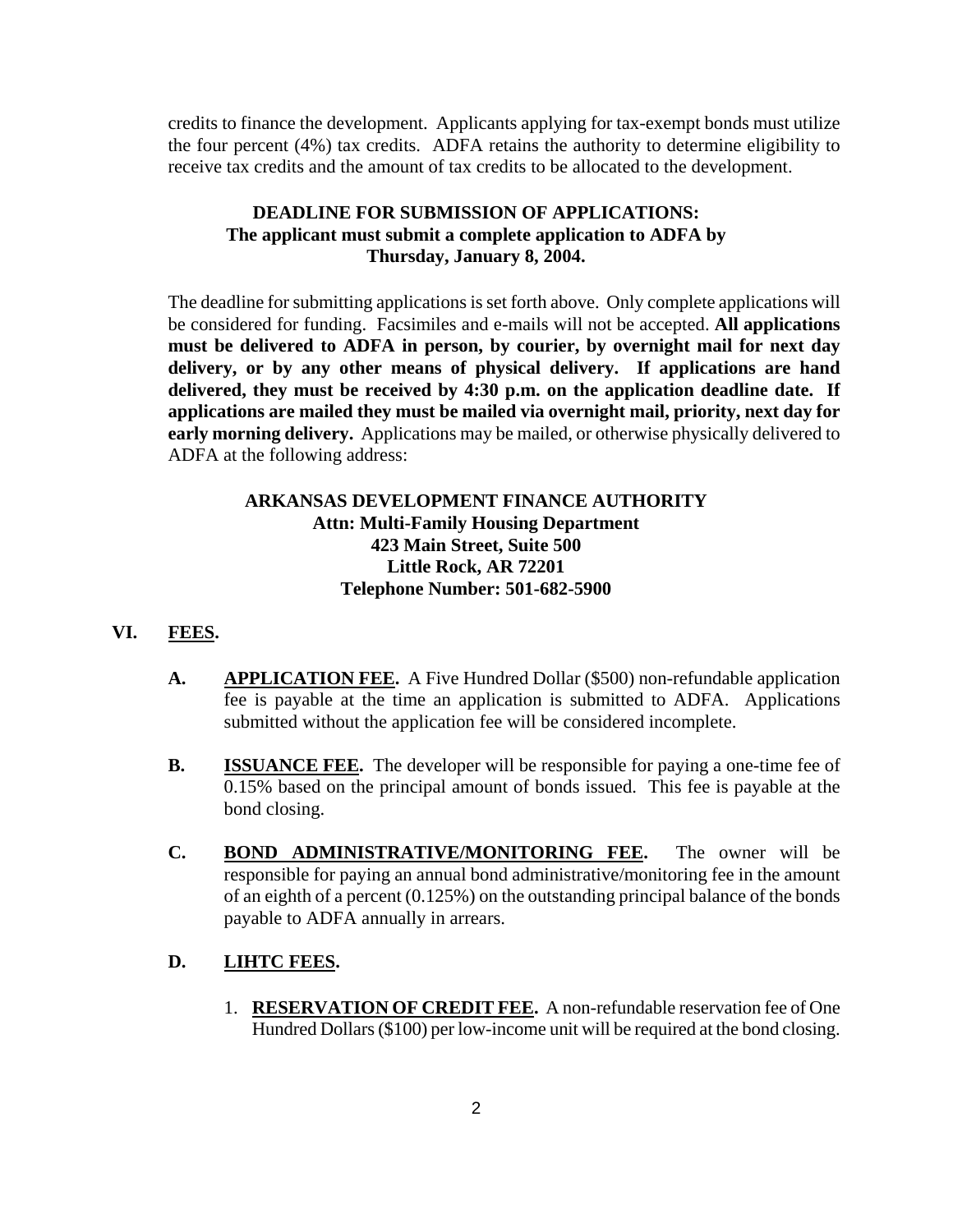- 2. **ALLOCATION OF CREDIT FEE.** An allocation of credit fee of One Hundred Dollars (\$100) per low-income unit will be required at the time the credits are allocated (issuance of IRS Form/s 8609).
- 3. **COMPLIANCE/MONITORING FEE.** A one-time compliance and monitoring fee of 6% of the yearly allocation of credits (amount of annual credits) is required to be paid at the time the credits are allocated (issuance of IRS Form 8609).

#### **VII. APPRAISAL FEE, MARKET STUDY, ETC.**

The developer will be responsible for paying all costs incurred in providing ADFA with a market study, appraisal, construction cost analysis certification and any other special studies in the event such special study is required by ADFA. The market study must be performed by a market analyst from the ADFA Approved Market Study Firm List. The market study must contain all information outlined in the ADFA Market Study Guidelines. Any market study not meeting these requirements will not meet program threshold requirements for funding.

#### **VIII. ISSUANCE EXPENSES AND ALL OTHER EXPENSES INCURRED.**

The developer will be responsible for such expenses incurred regardless of whether or not a bond closing occurs. The developer is also responsible for such expenses incurred in the arbitrage rebate calculation.

#### **IX. REVIEW OF APPLICATION AND APPROVAL PROCESS.**

#### **A. NOTIFICATION.**

Notification will be sent to all developers, and affordable housing professionals advising them of the availability of volume cap and process for submission of applications.

#### **B. SUBMISSION OF APPLICATIONS.**

The developer or its representative shall submit a complete application, including all required documentation and application fee to ADFA by the deadline outlined in the Timetable for Allocation and Funding Cycle (below).

#### **C. REVIEW OF APPLICATIONS.**

Applications are reviewed by staff for completeness, threshold items and all other requirements of the Guidelines for Tax Exempt Bonds and the Qualified Allocation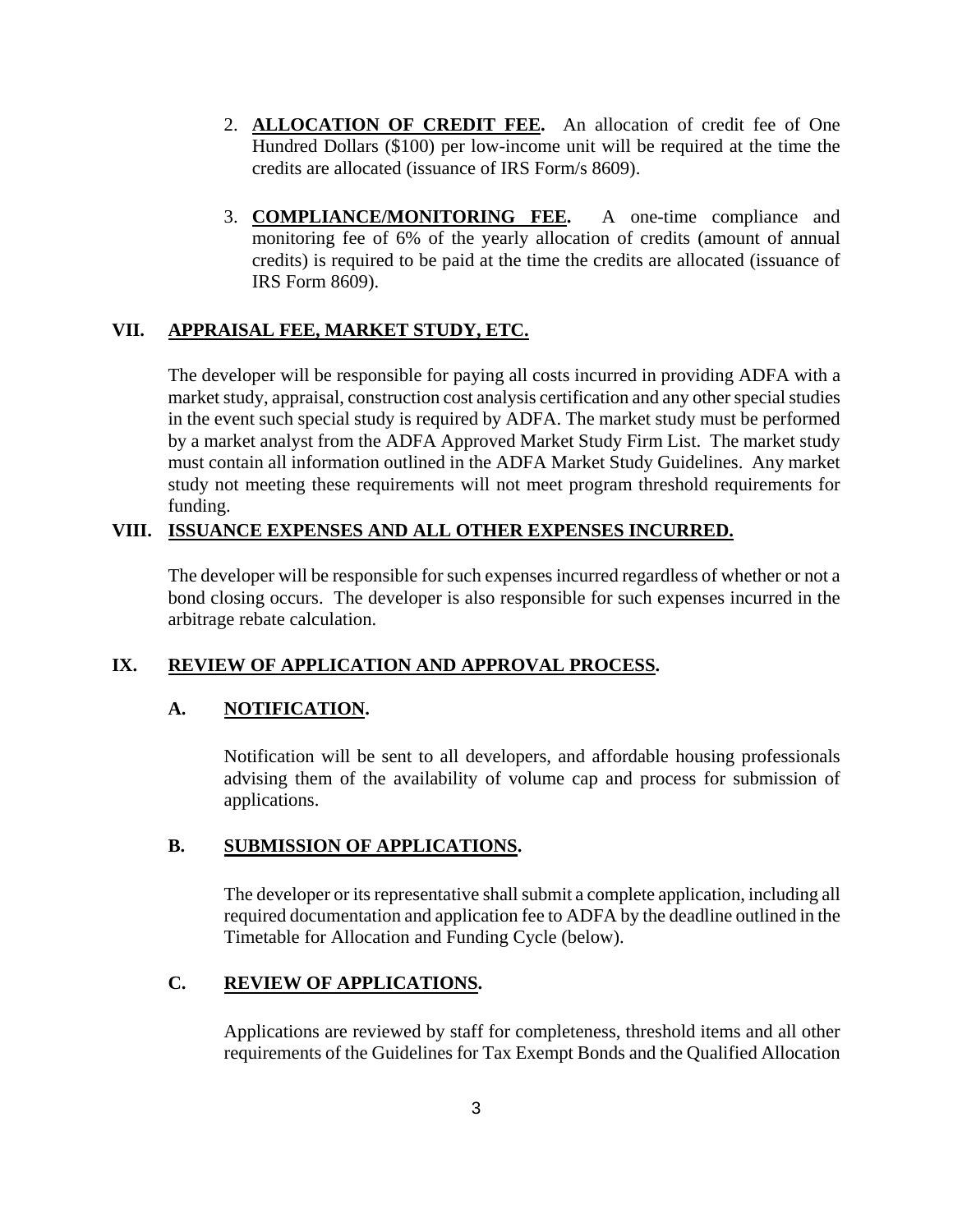Plan. ADFA's Multi-Family Housing staff will conduct a review of the Applicant's previous performance under the HOME Program, the Housing Credit program, Tax-Exempt Bond Program, and any affordable housing loan program, including disbursements, payment history, compliance history and any findings with ADFA or any other Housing Finance Authority. The Applicant's performance under the Bond Program to close previous bond transactions within the program requirements will be reviewed and could impact the Board's decision for future funding. Nonperformance on previous developments and delinquencies in payments will result in disqualification of an application by the ADFA Board Housing Review Committee.

# **D. EXTENSIONS OF THE CLOSING DATE.**

The bond closing must take place within sixty (60) days of the reservation date. If the  $60<sup>th</sup>$  day falls on the weekend or legal holiday, the closing date will be extended to the next business day. Requests for extensions of the closing deadline must be submitted in accordance with the Second Amended Arkansas Development Finance Authority Rules and Regulations Regarding Allocation of the State Volume Cap for Private Activity Bonds.

#### **E. CREDIT ENHANCEMENT OR PRIVATE PLACEMENT.**

All multi-family transactions must be either Credit Enhanced or placed with a bank, registered investment company, insurance company or "Accredited Investors", as defined in Rule 501 of Regulation D of the U.S. Securities and Exchange Commission, ("Qualified Investors") who are willing to sign Investor Letters stating their qualifications to analyze and gauge risk relating to their investment in such issues. The minimum rating requirement for Credit Enhancement to be eligible for multi-family Bond Issues would be "A" or better by Moodys Investor Service or "A" or better by Standard and Poor's at the time of closing.

Bonds issued and placed with "Accredited Investors," as defined above, would be issued in initial minimum denominations of \$100,000 or any integral multiples of \$5,000 in excess thereof.

# **F. NOTIFICATION OF PRESENTATION SCHEDULE.**

Applicants will be notified approximately ten (10) days prior to the February 2004 Board of Directors' meeting to make presentations to ADFA's Joint Staff and Board Housing Review Committee.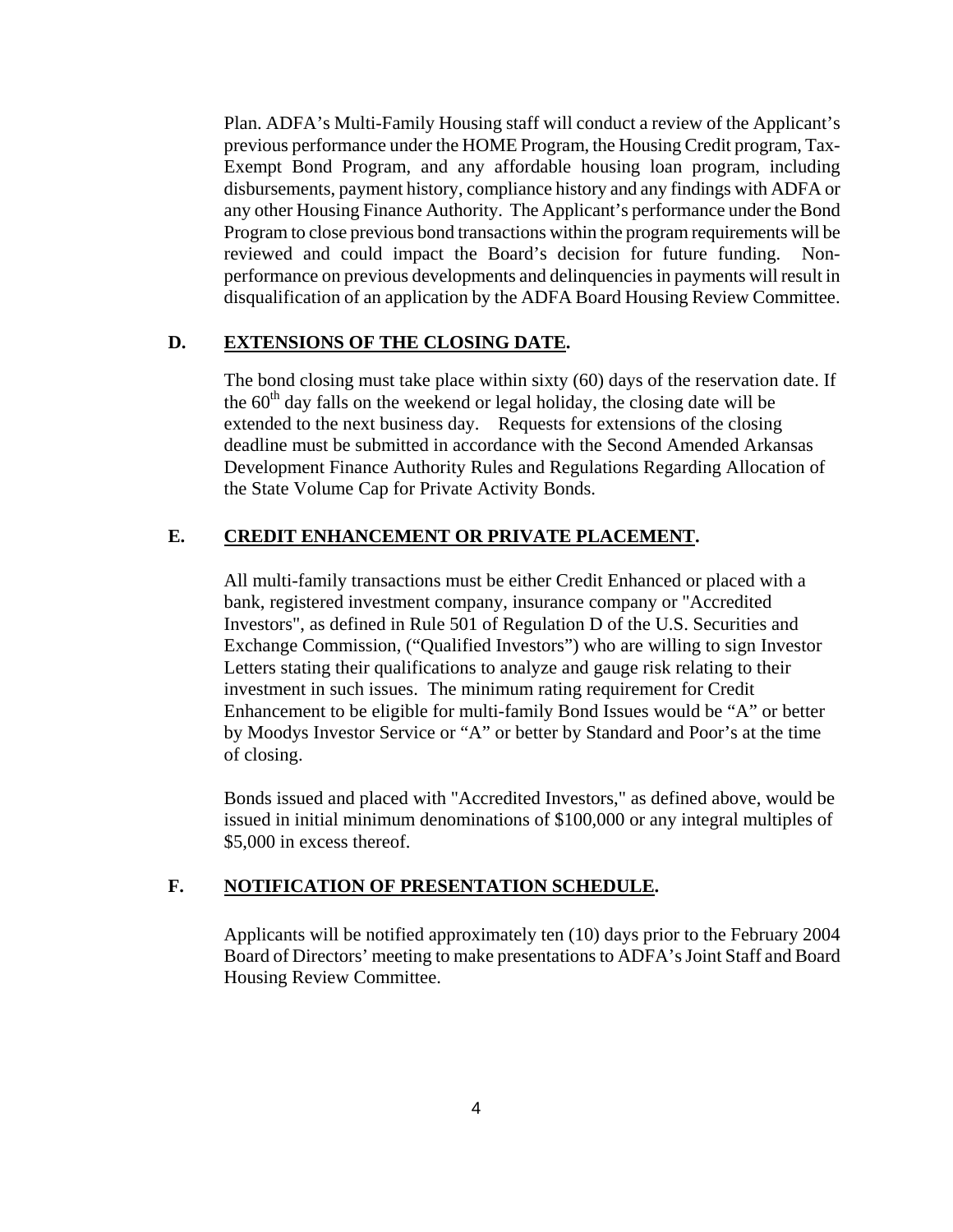## **G. PRESENTATION.**

The developer will make a formal presentation to the Joint Committees. The presentation shall include, but is not limited to, discussion of the following:

- 1. Demonstrated demand for affordable housing in the proposed project locale;
- 2. Project location;
- 3. Project size;
- 4. Unit types and bedroom mix;
- 5. Projected market and low-income unit mix;
- 6. Tenants to be served;
- 7. Proposed financing structure;
- 8. Readiness to close bond transaction within sixty (60) days;
- 9. Zoning and site plan approval status;
- 10. Background and experience of developer and development team;
- 11. Community support;
- 12. Energy efficiency/maintenance standards;
- 12. If project is acquisition/rehabilitation–detailed synopsis of rehabilitation work;
- 14. Monitoring procedures; and
- 15. Serving special needs, e.g., elderly housing, housing for persons with physical disabilities; housing for large families.

# **H. DECISION OF BOARD HOUSING REVIEW COMMITTEE.**

The Board Housing Review Committee will make its recommendation of selected applications to the Board of Directors. The Board of Directors will approve selected applications at their regular Board meeting.

 **I. CHANGES TO THE ORIGINAL APPLICATION.** Any change to the original application must be submitted to ADFA in writing at least thirty (30) days prior to the change becoming effective. All changes must be reviewed and approved by ADFA's Multi-Family Housing Staff or ADFA's Board of Directors. Any change to the original application made without approval from ADFA will be null and void.

# **J. ISSUANCE OF COMMITMENT BY ADFA.**

All commitments of volume cap made by ADFA will be issued to the developer and will be valid only to provide bond financing for a specific development on a specific site. Any change in the project site, the applicant entity, the ownership entity or the size, nature or other characteristics of the development may, in ADFA's sole discretion, invalidate the commitment. The applicant is obligated to report any changes to ADFA. Should the highest elected official withdraw the letter of support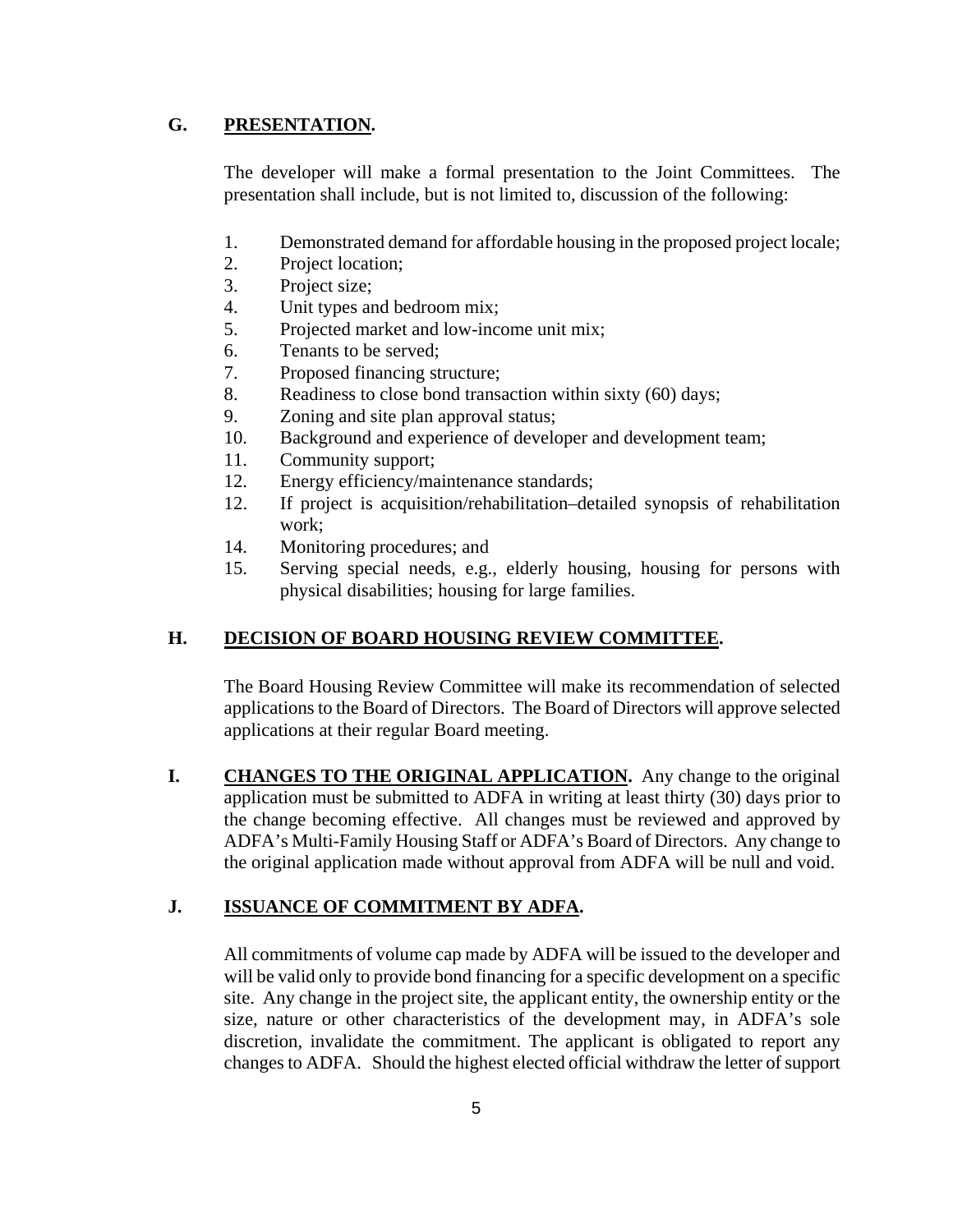for the development at any time prior to the bond closing ADFA will invalidate the commitment for volume cap. Revocation of the letter of support at any time after the bond closing will not affect the commitment for volume cap.

The validity of the commitment will be subject to the applicant's compliance with all terms stated in the Commitment Letter.

#### **K. TIMETABLE FOR ALLOCATION AND FUNDING CYCLES.**

| <b>JANUARY, 2004 FUNDING CYCLE</b> |                                                                                                                   |  |  |  |
|------------------------------------|-------------------------------------------------------------------------------------------------------------------|--|--|--|
| November 13, 2003                  | Notification to bond counsel and underwriters of availability of<br>2004 Multi-Family Private Activity Volume Cap |  |  |  |
| January 8, 2004                    | Application deadline (4:30 pm)                                                                                    |  |  |  |
| February 5, 2004                   | Notification of Staff findings to Board Housing Review<br>Committee                                               |  |  |  |
| February 9, 2004                   | Notification to applicants regarding presentation to Board<br>Housing Review Committee.                           |  |  |  |
| February 19, 2004                  | Applicant presentation to Joint Housing Review Committees and<br>Board of Directors' approval of applicants       |  |  |  |
| February 23, 2004                  | Commitment Letters mailed to developers                                                                           |  |  |  |
| April 19, 2004                     | Deadline for bond closing (60 days from reservation date)                                                         |  |  |  |

Any additional funding cycles shall follow the same time format outlined above.

#### **X. BONDS ISSUED BY ENTITY OTHER THAN ADFA.**

If bonds are issued by an entity other than ADFA, the developer must submit application to ADFA for the four percent (4%) LIHTC. The Applicant must comply with the Arkansas Development Finance Authority Rules and Regulations Regarding Allocation of the State Volume Cap for Private Activity Bonds. Completion of the 2004 Multi-Family Housing Application is also required. Application threshold requirements and all required attachments must accompany the application. All information submitted to ADFA along with ADFA Staff findings and notes may be shared with the issuing entity to assist the issuing entity with funding decisions. The applicant will be responsible for the following fees when ADFA is NOT the issuer: